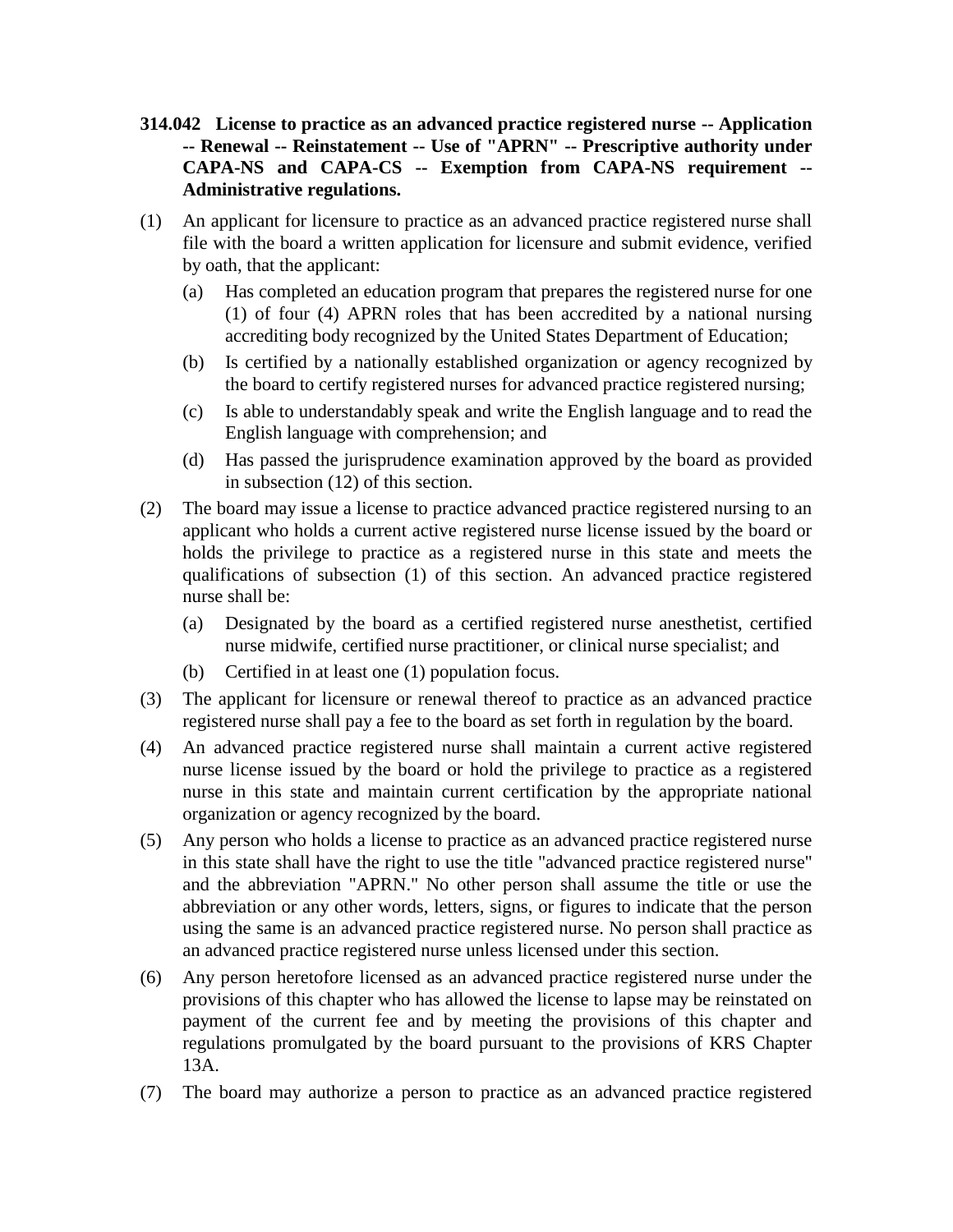nurse temporarily and pursuant to applicable regulations promulgated by the board pursuant to the provisions of KRS Chapter 13A if the person is awaiting licensure by endorsement.

- (8) (a) Except as authorized by subsection (9) of this section, before an advanced practice registered nurse engages in the prescribing or dispensing of nonscheduled legend drugs as authorized by KRS 314.011(8), the advanced practice registered nurse shall enter into a written "Collaborative Agreement for the Advanced Practice Registered Nurse's Prescriptive Authority for Nonscheduled Legend Drugs" (CAPA-NS) with a physician licensed in Kentucky that defines the scope of the prescriptive authority for nonscheduled legend drugs.
	- (b) The advanced practice registered nurse shall notify the Kentucky Board of Nursing of the existence of the CAPA-NS and the name of the collaborating physician and shall, upon request, furnish to the board or its staff a copy of the completed CAPA-NS. The Kentucky Board of Nursing shall notify the Kentucky Board of Medical Licensure that a CAPA-NS exists and furnish the collaborating physician's name.
	- (c) The CAPA-NS shall be in writing and signed by both the advanced practice registered nurse and the collaborating physician. A copy of the completed collaborative agreement shall be available at each site where the advanced practice registered nurse is providing patient care.
	- (d) The CAPA-NS shall describe the arrangement for collaboration and communication between the advanced practice registered nurse and the collaborating physician regarding the prescribing of nonscheduled legend drugs by the advanced practice registered nurse.
	- (e) The advanced practice registered nurse who is prescribing nonscheduled legend drugs and the collaborating physician shall be qualified in the same or a similar specialty.
	- (f) The CAPA-NS is not intended to be a substitute for the exercise of professional judgment by the advanced practice registered nurse or by the collaborating physician.
	- (g) The CAPA-NS shall be reviewed and signed by both the advanced practice registered nurse and the collaborating physician and may be rescinded by either party upon written notice to the other party and the Kentucky Board of Nursing.
- (9) (a) Before an advanced practice registered nurse may discontinue or be exempt from a CAPA-NS required under subsection (8) of this section, the advanced practice registered nurse shall have completed four (4) years of prescribing as a nurse practitioner, clinical nurse specialist, nurse midwife, or as a nurse anesthetist. For nurse practitioners and clinical nurse specialists, the four (4) years of prescribing shall be in a population focus as defined in KRS 314.011.
	- (b) After four (4) years of prescribing with a CAPA-NS in collaboration with a physician: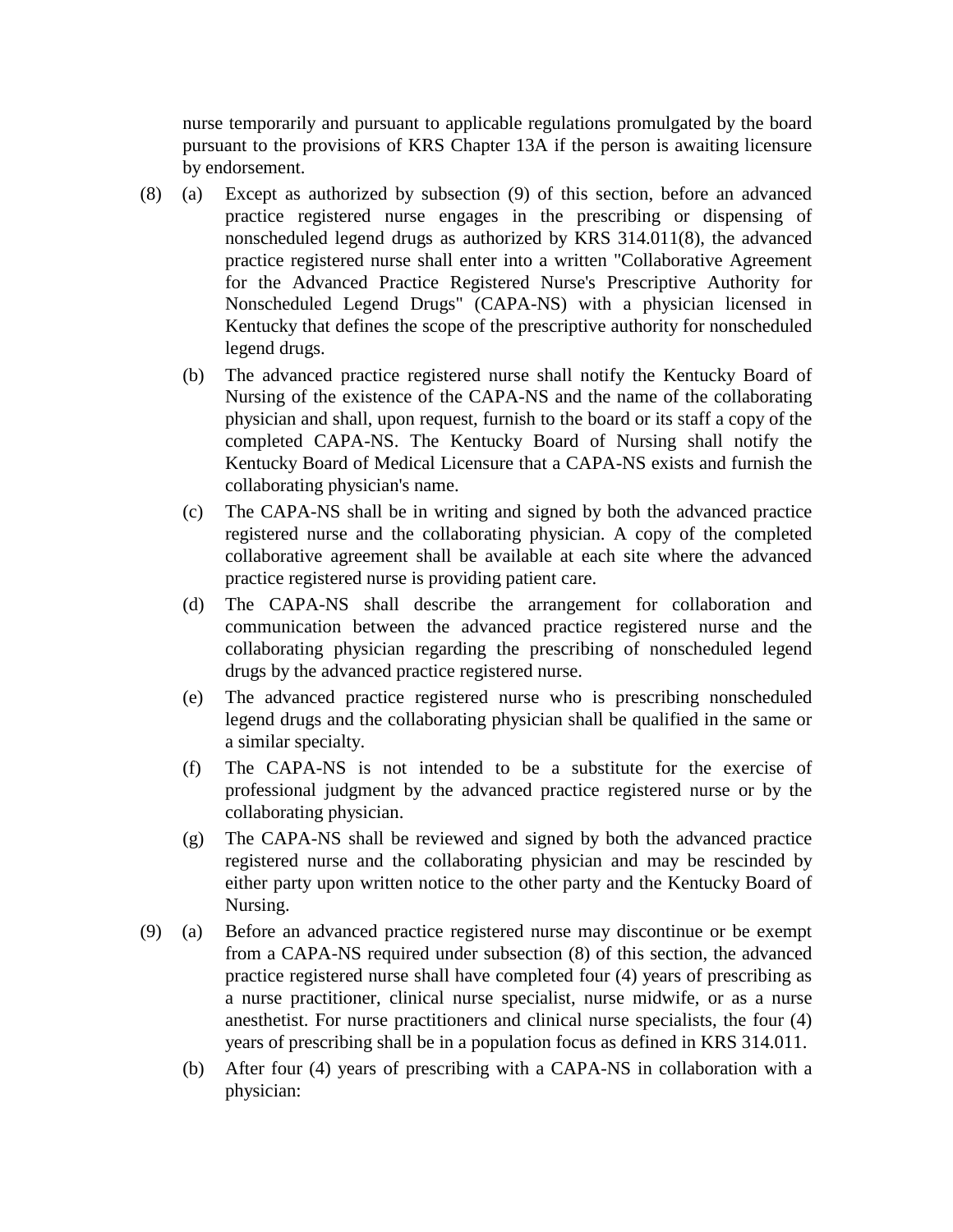- 1. An advanced practice registered nurse whose license is in good standing at that time with the Kentucky Board of Nursing and who will be prescribing nonscheduled legend drugs without a CAPA-NS shall notify that board that the four (4) year requirement has been met and that he or she will be prescribing nonscheduled legend drugs without a CAPA-NS;
- 2. The advanced practice registered nurse will no longer be required to maintain a CAPA-NS and shall not be compelled to maintain a CAPA-NS as a condition to prescribe after the four (4) years have expired, but an advanced practice registered nurse may choose to maintain a CAPA-NS indefinitely after the four (4) years have expired; and
- 3. If the advanced practice registered nurse's license is not in good standing, the CAPA-NS requirement shall not be removed until the license is restored to good standing.
- (c) An advanced practice registered nurse wishing to practice in Kentucky through licensure by endorsement is exempt from the CAPA-NS requirement if the advanced practice registered nurse:
	- 1. Has met the prescribing requirements in a state that grants independent prescribing to advanced practice registered nurses; and
	- 2. Has been prescribing for at least four (4) years.
- (d) An advanced practice registered nurse wishing to practice in Kentucky through licensure by endorsement who had a collaborative prescribing agreement with a physician in another state for at least four (4) years is exempt from the CAPA-NS requirement.
- (10) (a) Before an advanced practice registered nurse engages in the prescribing of Schedules II through V controlled substances as authorized by KRS 314.011(8), the advanced practice registered nurse shall enter into a written "Collaborative Agreement for the Advanced Practice Registered Nurse's Prescriptive Authority for Controlled Substances" (CAPA-CS) with a physician licensed in Kentucky that defines the scope of the prescriptive authority for controlled substances.
	- (b) The advanced practice registered nurse shall notify the Kentucky Board of Nursing of the existence of the CAPA-CS and the name of the collaborating physician and shall, upon request, furnish to the board or its staff a copy of the completed CAPA-CS. The Kentucky Board of Nursing shall notify the Kentucky Board of Medical Licensure that a CAPA-CS exists and furnish the collaborating physician's name.
	- (c) The CAPA-CS shall be in writing and signed by both the advanced practice registered nurse and the collaborating physician. A copy of the completed collaborative agreement shall be available at each site where the advanced practice registered nurse is providing patient care.
	- (d) The CAPA-CS shall describe the arrangement for collaboration and communication between the advanced practice registered nurse and the collaborating physician regarding the prescribing of controlled substances by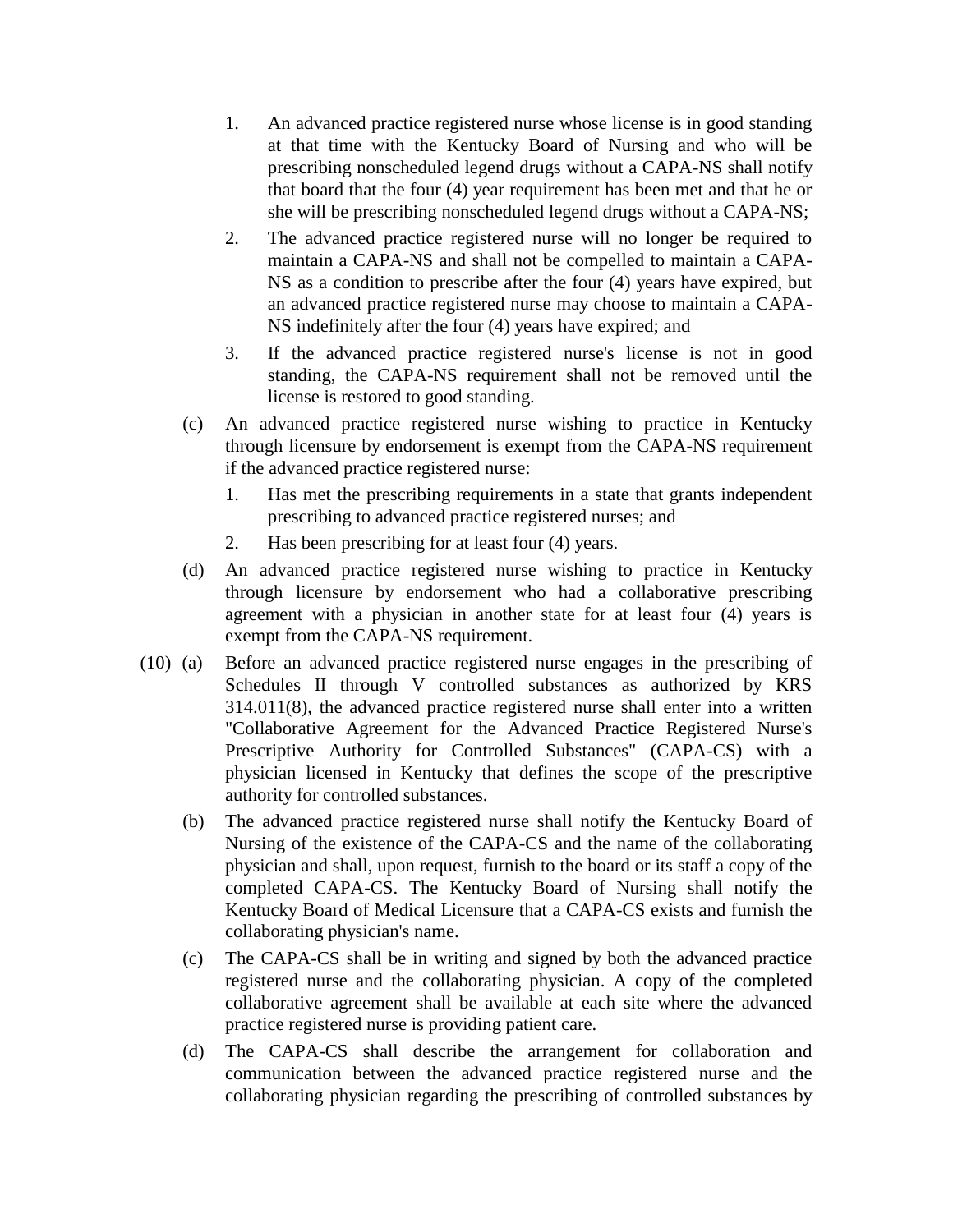the advanced practice registered nurse.

- (e) The advanced practice registered nurse who is prescribing controlled substances and the collaborating physician shall be qualified in the same or a similar specialty.
- (f) The CAPA-CS is not intended to be a substitute for the exercise of professional judgment by the advanced practice registered nurse or by the collaborating physician.
- (g) Before engaging in the prescribing of controlled substances, the advanced practice registered nurse shall:
	- 1. Have been licensed to practice as an advanced practice registered nurse for one (1) year with the Kentucky Board of Nursing; or
	- 2. Be nationally certified as an advanced practice registered nurse and be registered, certified, or licensed in good standing as an advanced practice registered nurse in another state for one (1) year prior to applying for licensure by endorsement in Kentucky.
- (h) Prior to prescribing controlled substances, the advanced practice registered nurse shall obtain a Controlled Substance Registration Certificate through the U.S. Drug Enforcement Agency.
- (i) The CAPA-CS shall be reviewed and signed by both the advanced practice registered nurse and the collaborating physician and may be rescinded by either party upon written notice to the other party and the Kentucky Board of Nursing.
- (j) The CAPA-CS shall state the limits on controlled substances which may be prescribed by the advanced practice registered nurse, as agreed to by the advanced practice registered nurse and the collaborating physician. The limits so imposed may be more stringent than either the schedule limits on controlled substances established in KRS 314.011(8) or the limits imposed in regulations promulgated by the Kentucky Board of Nursing thereunder.
- (k) Within thirty (30) days of obtaining a Controlled Substance Registration Certificate from the United States Drug Enforcement Administration, and prior to prescribing controlled substances, the advanced practice registered nurse shall register with the electronic system for monitoring controlled substances established by KRS 218A.202 and shall provide a copy of the registration certificate to the board.
- (11) Nothing in this chapter shall be construed as requiring an advanced practice registered nurse designated by the board as a certified registered nurse anesthetist to enter into a collaborative agreement with a physician, pursuant to this chapter or any other provision of law, in order to deliver anesthesia care.
- (12) The jurisprudence examination shall be prescribed by the board and be conducted on the licensing requirements under this chapter and board regulations and requirements applicable to advanced practice registered nursing in this Commonwealth. The board shall promulgate administrative regulations in accordance with KRS Chapter 13A, establishing the provisions to meet this